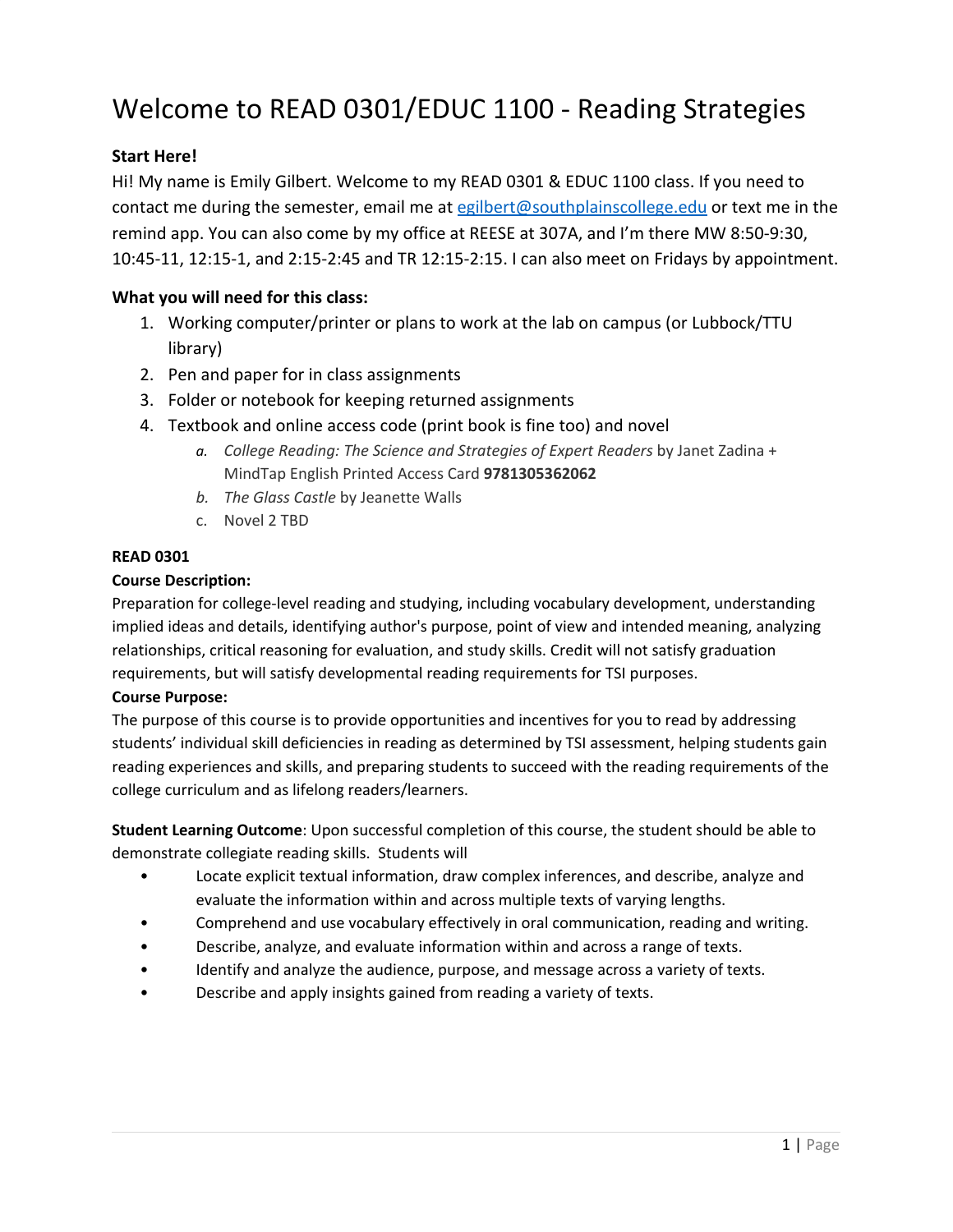### **EDUC 1100**

## **Course:** EDUC 1100 - An Introduction to Learning Frameworks

This course is not part of the core curriculum. This course does address South Plains College Universal Learning Outcomes in critical thinking and problem-solving, creativity, communication and collaboration and leadership

#### **Course Description**:

This course is a study of the 1) research and theory in the psychology of learning, cognition, and motivation, 2) factors that impact learning, and 3) application of learning strategies. Theoretical models of strategic learning, cognition, and motivation serve as the conceptual basis for the introduction of college-level student academic strategies. This course cannot be taken for credit in conjunction with EDUC 1300.

#### **Course Purpose:**

The purpose of this course is to prepare students for college and life success, equipped with knowledge, skills, strategies and tools to apply to accomplish a variety of tasks in varying contexts.

**Student Learning Outcome:** Upon successful completion of this course, students should be able to

- Demonstrate understanding and become part of the "college-going culture."
- Achieve ownership of their educational process.
- Recognize the essential need of conscientious effort and regular attendance in college courses.
- Identify areas of personal and academic strengths and weaknesses.
- Create and implement a behavior modification plan to address weaknesses while building on strengths.
- Learn relaxation, coping mechanisms and stress management techniques.
- Learn cognitive and metacognitive strategies to increase college academic success.
- Develop awareness of campus resources to support college success.
- Contact an advisor to develop a written degree plan/college success plan.

#### **Assessment:** Upon successful completion of this course, the

first-time-in-college/first-semester student will earn a semester GPA of 2.0 or higher. The experienced college student will increase his/her GPA by at least .2.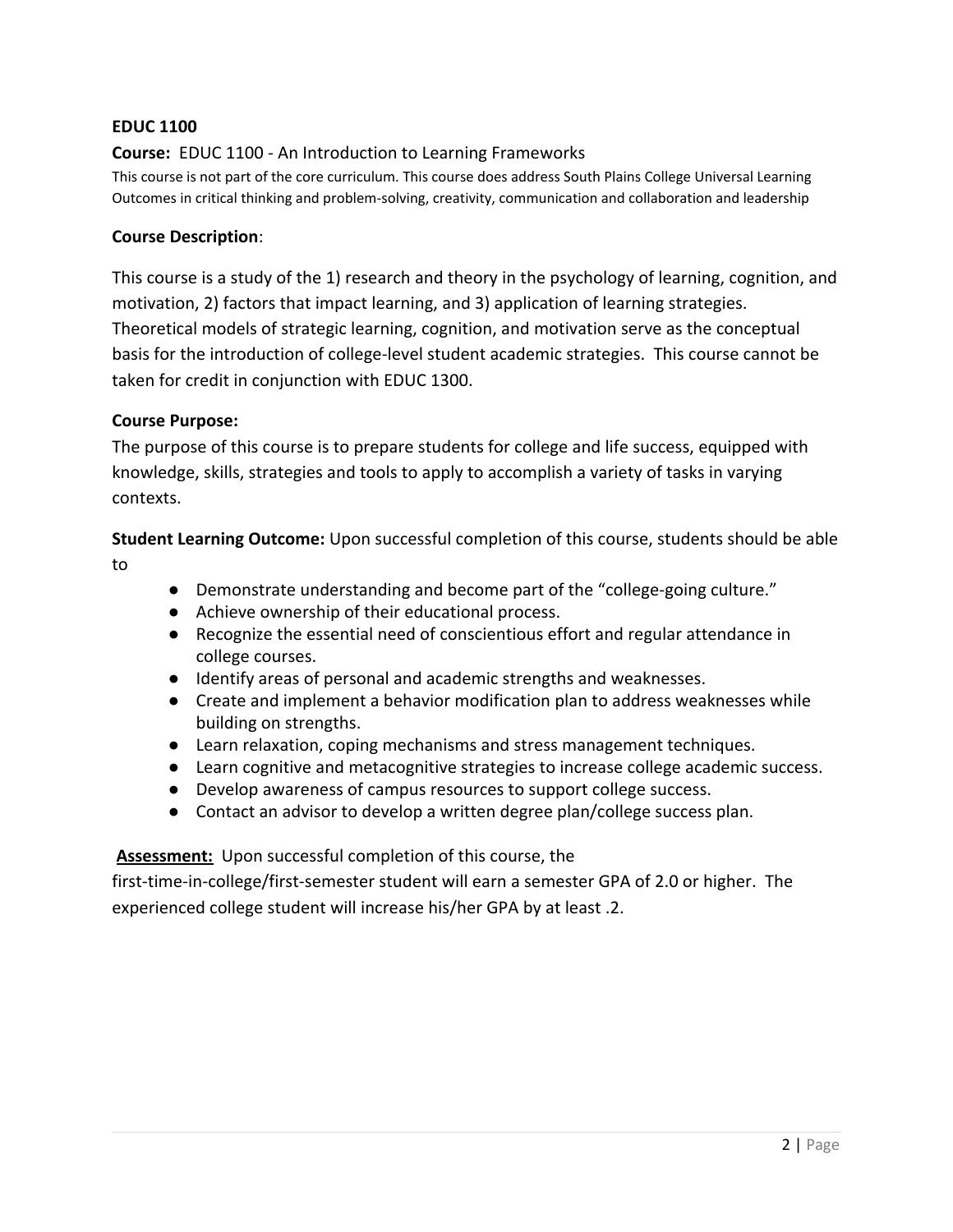### **What I can expect from Mrs. Gilbert:**

- 1. Availability I'm available during office hours, and I will also answer emails/texts within 24 hours during the week and 48 hours on the weekend.
- 2. Grading You will receive all papers back within 2 weeks. Grades will be posted on Blackboard within 1 week of being passed back.
- 3. Announcements Homework is available on Blackboard.
- 4. No late work accepted

### **What Mrs. Gilbert expects from me:**

- 1. Complete homework. If you have questions about the assignment, ask them before it's due. Issues with technology will happen. Plan for it. Make sure you are budgeting extra time before due dates, so that you can complete the assignment. Malfunction of technology is not an acceptable excuse for late submission.
- 2. Use Blackboard and Email. You will turn in almost everything online. Learn how to use Blackboard. If you don't know how to use them, YouTube has lots of tutorials. Figure out how to use it. I'll contact you through email, so make sure you're checking it.
- 3. Respect me and fellow students.
- 4. Participate! Students who participate in class have better success rates and satisfaction.
- 5. Submit your own work!

**SPC Plagiarism Policy**: It is the aim of the faculty of South Plains College to foster a spirit of complete honesty and a high standard of integrity. The attempt of any student to present as his or her own any work which he or she has not honestly performed is regarded by the faculty and administration as a serious offense and renders the offender liable to serious consequences, possibly suspension. Plagiarism in any form in this class will result in a zero for the assignment and possible expulsion from the class.

# **Grading**

#### **Course Evaluation:**

Course grades will be determined by the following scale:

 $90\% - 100\% = A$ 80% – 89% = B  $70\% - 79\% = C$  $60\% - 69\% = D$  $0\% - 59\% = F$ 

#### **You must make a C or better in the course to be TSI Compliant.**

Your grade will be based on the following percentages:

| Mindtap               | 20% |
|-----------------------|-----|
| Quizzes               | 20% |
| Participation         | 10% |
| Exams/Reflections (5) | 50% |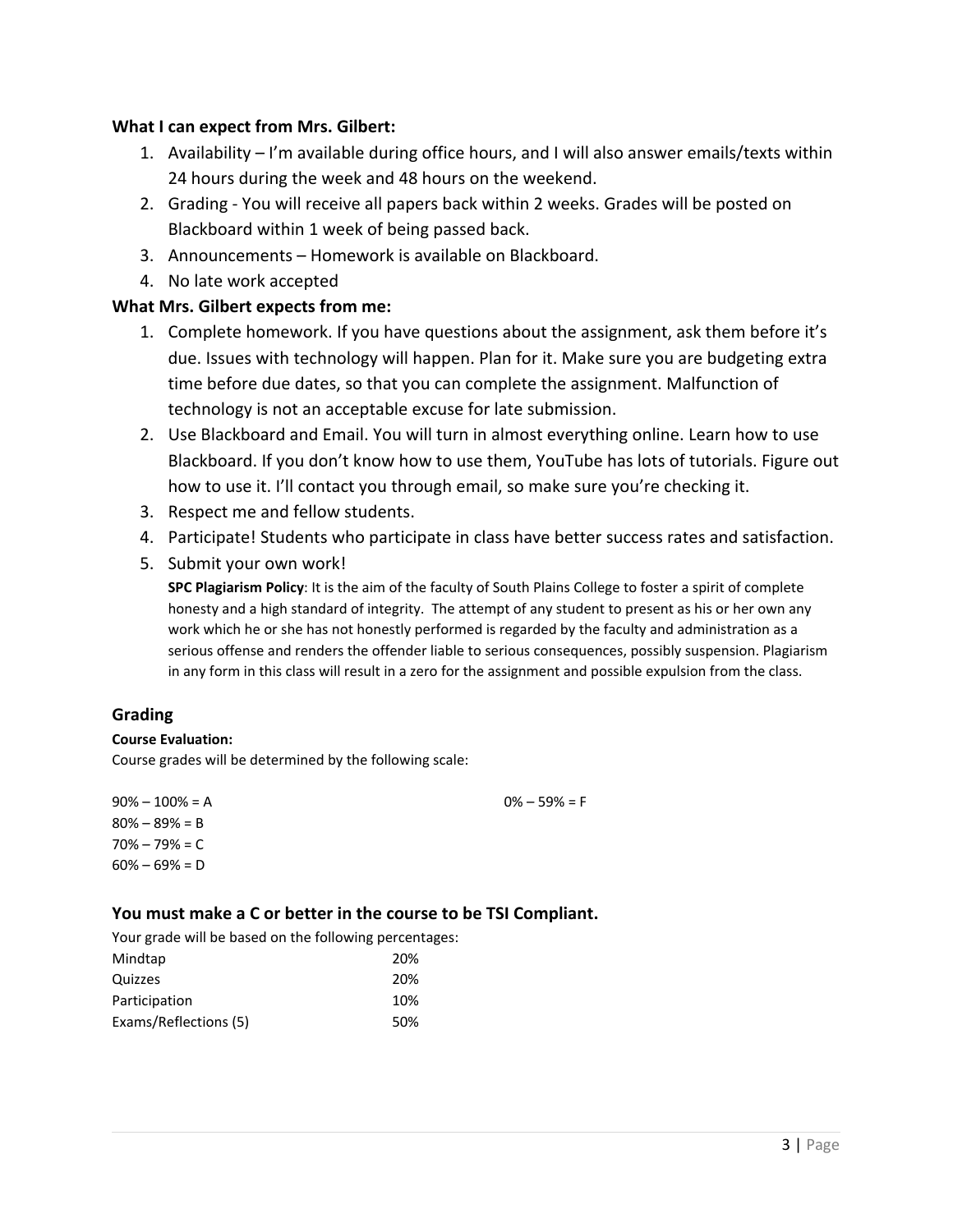#### **Important Policies**

society as it is, but also model society as it should and can be.

**Students with disabilities**, including but not limited to physical, psychiatric or learning disabilities, who wish to request accommodations in this class should notify the Special Services Office early in the semester so that the appropriate arrangements may be made. In accordance with federal law, a student requesting accommodations must provide acceptable documentation of his/her disability to the Special Services Coordinator. For more information, call or visit Dawn Valles in the Special Services Office, RC Building 8, 806-716-4675 **Diversity Statement** In this class, the teacher will establish and support an environment that values and nurtures individual and group differences and encouraged engagement and interaction. Understanding and respected multiple experiences and perspectives will serve to challenge and stimulate all of us to learn about others, about the larger world and about ourselves. By promoting diversity and intellectual exchange, we will not only mirror

**Photo Release** As a student in this class, I understand that my image may appear in photographs, and things I've said or written may be used by the South Plains College Teaching and Learning Center for the purpose of illustrating class activities and the content of this course. If you wish to refuse this photo release, write I refuse photo release after your signature on page 7.

The intention of the master syllabus is to provide an outline of the contents of this course, as specified by faculty of the Reading Department at South Plains College, regardless of who teaches the course, when it is taught or where it is taught. Faculty members teaching this course for South Plains College are expected to facilitate learning pursuant to the course objectives. However, instructors also are encouraged to cover additional topics of interest so long as those topics are relevant to the course's subject. The master syllabus is, therefore, prescriptive in nature but also allows for a diversity of individual approaches to course material.